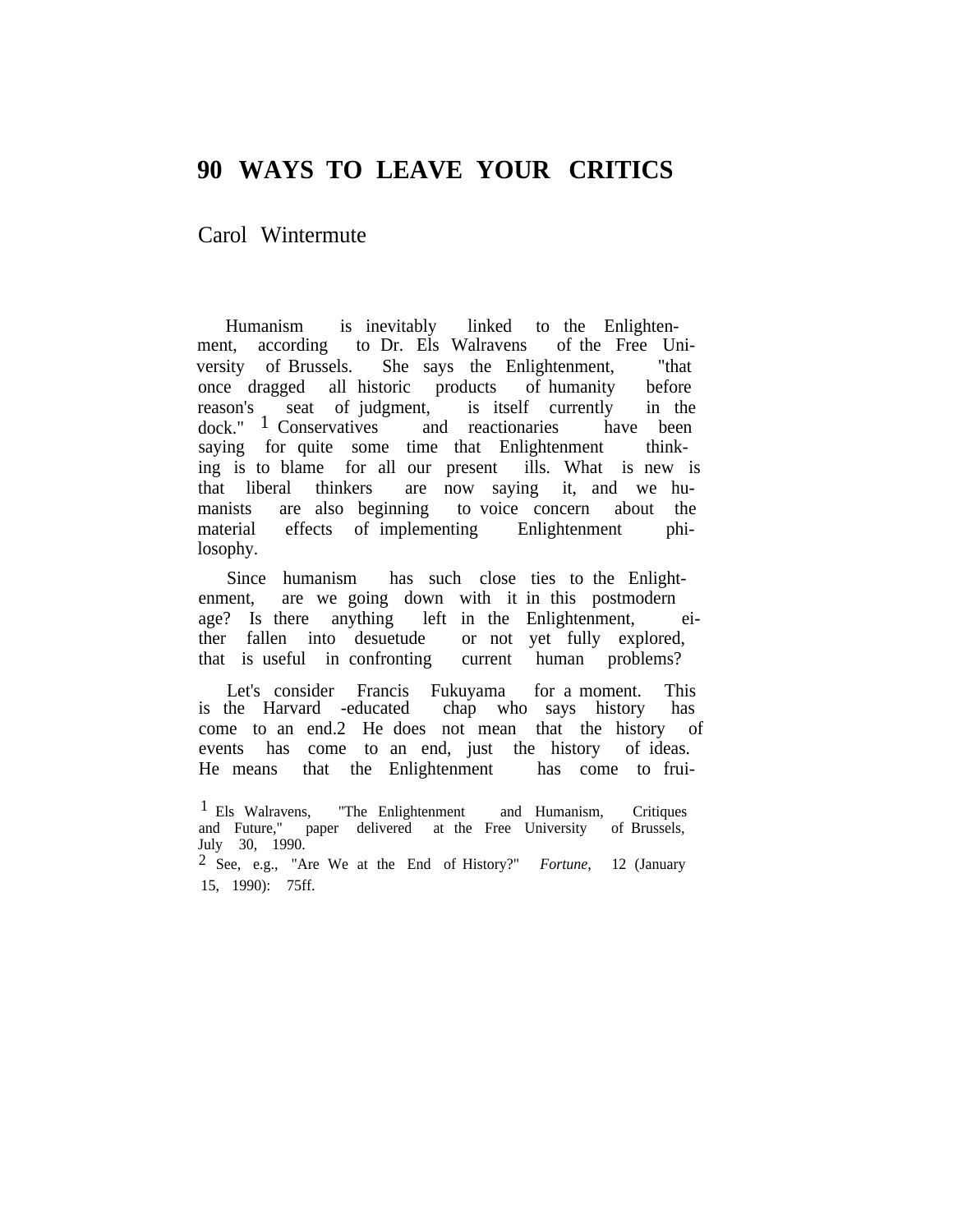tion. Democratic egalitarianism has won out over all the previous "isms." Some retrenchment and resistance may occur, but eventually this idea will take precedence in the world.

Now, that indeed sounds encouraging to humanists. If the end of history is to produce a world of democratic and egalitarian communities, what more could we want? I'm not interested here in Fukuyama's Hegelian interpretation but in an assumption which may be drawn from it. Since there may never be abetter conception of a meaningful relationship between peoples than democratic egalitarianism, we have arrived.

Herein lies my point. What are the current models of democratic egalitarianism? They are the United States, Canada, Westem Europe and the emerging democracies of Eastern Europe and Russia, but these current models of Fukuyama's ideal form of human relationship are woefully inadequate because they fail to deliver the goods, which are social justice and a caring society. This means that the idea of democratic egalitarianism is not a sufficient condition for producing the fact of it in everyday life.

Before we look at what has been produced, let's examine these ideals. We will all recognize the key words and phrases that underpin them-individualism, universal values, reason, human rights, freedom, and responsibility-sounds like a typical humanist litany of "goods" for a decent human future. Here is where the postmodernists come in. It's our rationality, science, supposed objectivity, individualism and universal principles, they insist, which have brought us to the point of alienation from our communities.

We are powerless in the face of overwhelming bureaucracies, and we feel oppressed. Our search for objective truth demonstrates that it's outside of our-

--..-.----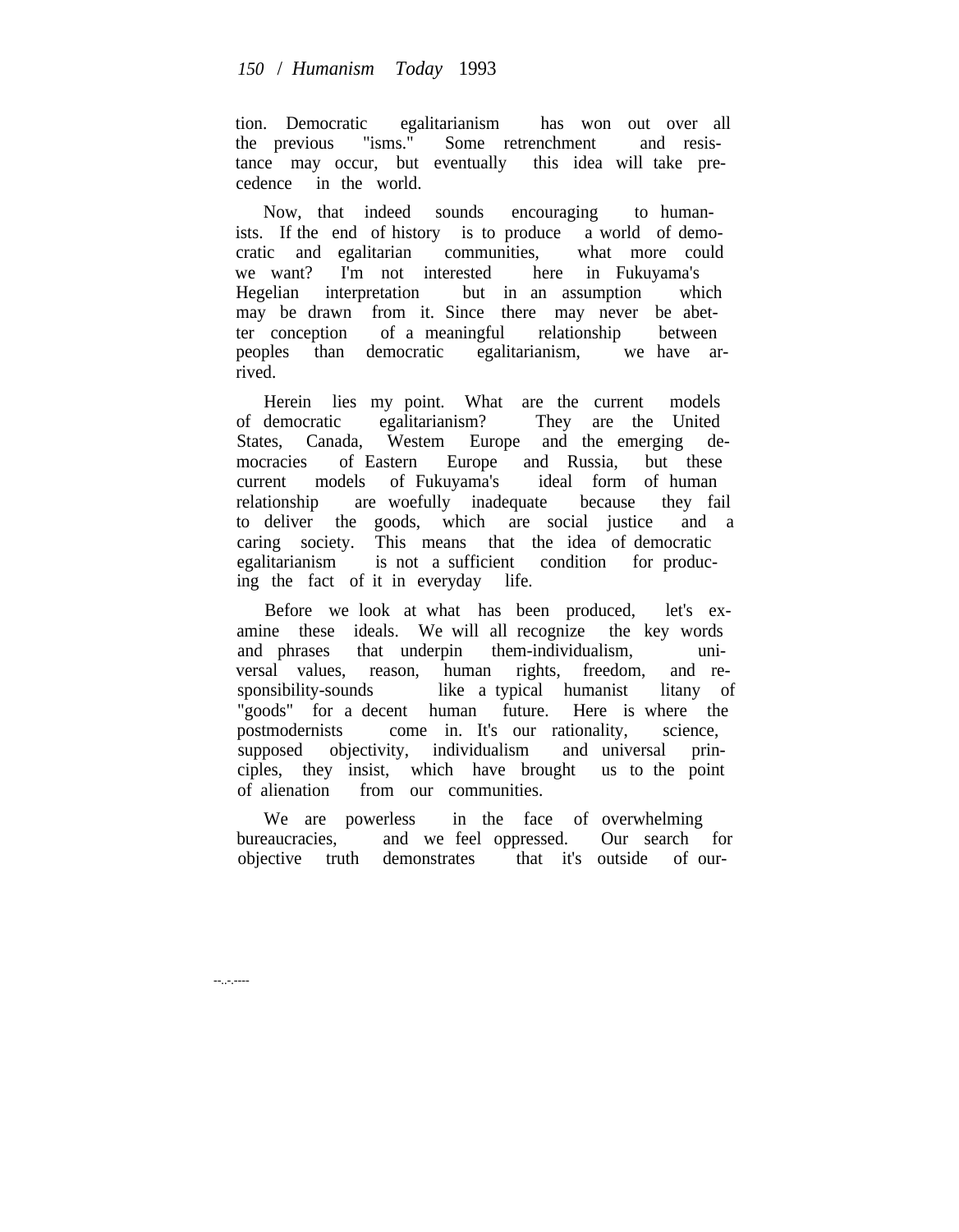selves, so we are disempowered. Our belief that "all men are created equal" only represents white Westem males. These abstract universal principles are ideals that mask the power groups' imposition of slavery, conquest, racism, sexism and other forms of repression-all done in the name of reason and science.

Postmodemism, then, attacks some of the key concepts of humanism. However, we need to keep in mind that it may not be the concepts which should be called into question but the practices which have resulted from them. If we humanists want to preserve the values from which we fly our banners, we need to think about these results.

Individualism in Westem culture has come to stand for a radical egoism and materialistic consumption that endanger the well-being of us all. "Looking out for number one" has conformed us to a pursuit of personal advantage that endangers our ability to act in a concerted fashion in order to solve social problems. Universal values in our occidental culture have been transformed into a form of West em imperialism. Other value systems are ignored and disdained while our own has been elevated by our economic success to preeminence in the world. Reason has evolved into an over-reliance on scientific rationalism to determine the logical and most meaningful way to go about living. It has led to a lack of metaphysical inquiry and a spiritlessness which leaves us without guidelines for self-direction. It leaves us emotionally dry, unbalanced and open to silly New Age-isms to fill the gap and to the development of a strong anti-intellectualism. Human rights have been turned over to the state. We have abdicated responsibility for seeing to the provision of the good life for all citizens because we have erected a state to do it for us. Citizens are passive recipients, consumers and clients of the state, alienated nonparticipants in the democratic process. The

--.--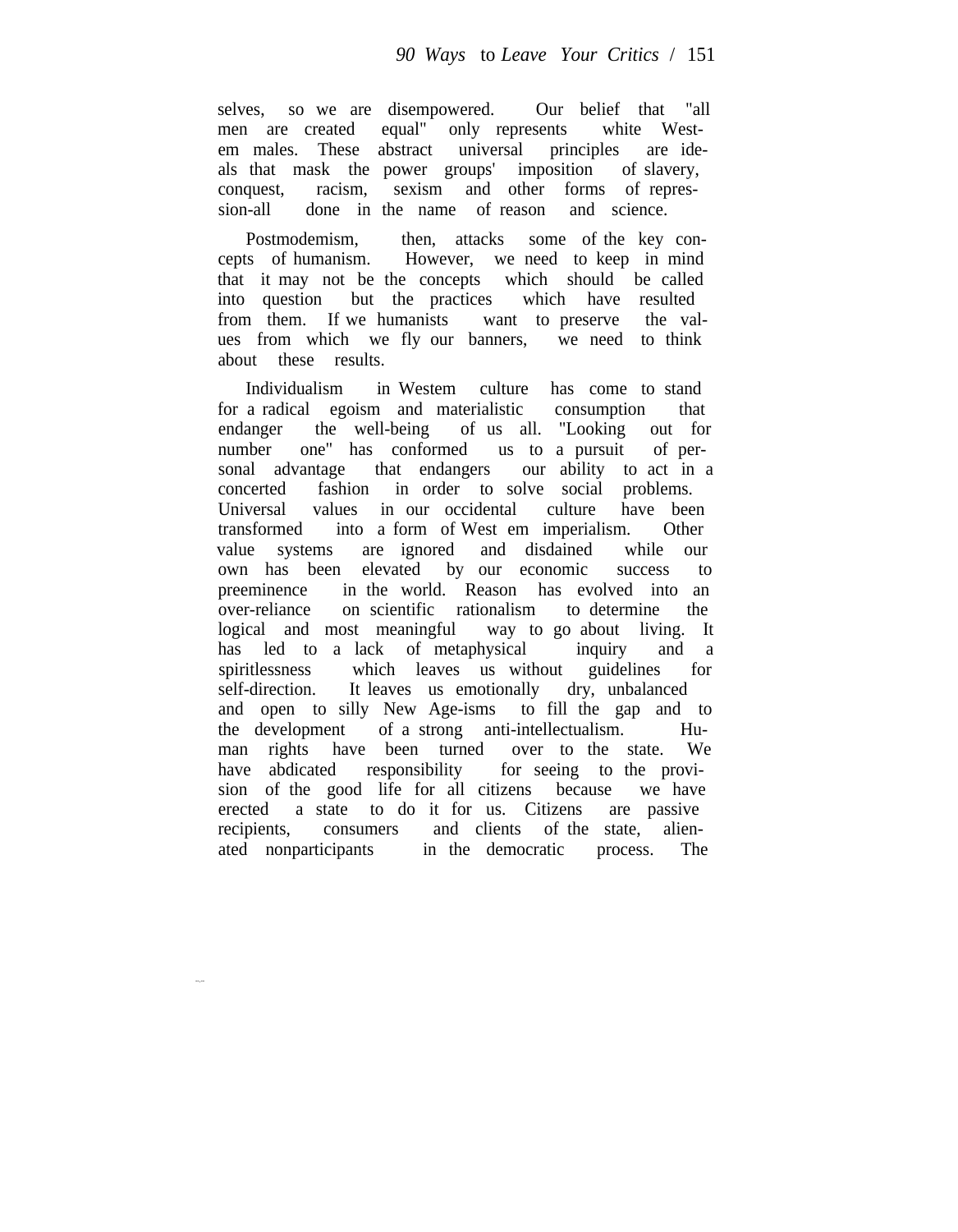Dutch philosopher Jurgen Habermas calls it the colonization of our personal lives.  $3\overline{3}$ 

We have let a bureaucratic elite determine what social and economic needs will be met.

Freedom is not social emancipation for every minority within the collective, for in the Western world social movements have fragmented into limited selfinterest groups with the loss of a collective or world view. We are experiencing the tyranny of minorities, each clamoring to be an ascendant group in society. This lack of concern for those outside the defined area of the group means that those with the most money and power get to impose their will on others.

The responsibility inherent in the ability to control Nature has become dominated by an anthropocentric urge to manipulate flora and fauna for our immediate purposes. We have given ourselves the right to exploit the earth's species and resources and have opted out of any caretaking role for the maintenance of ecological balance on the earth.

From this brief summary of how Enlightenment ideals have been realized in practice, we can see that our good intentions, in many instances, have brought about the opposite of what we value in our principles. So, if these abstract fundamental values are really the source of repression and discontent, where are we?

A postmodernist would say, forget them: there are no universal values that apply to everyone; no ethics that are viable; no one method, like science, for determining truth. We might just as well look inside ourselves for the truth in our experience; our own perspectives are all that really matter and anyone's truth

3 Stephen K. White, *The Recent Work oJ Jurgen Habermas: reason, justice and modernity.* (Cambridge, England: Cambridge University Press, 1988), 107-15.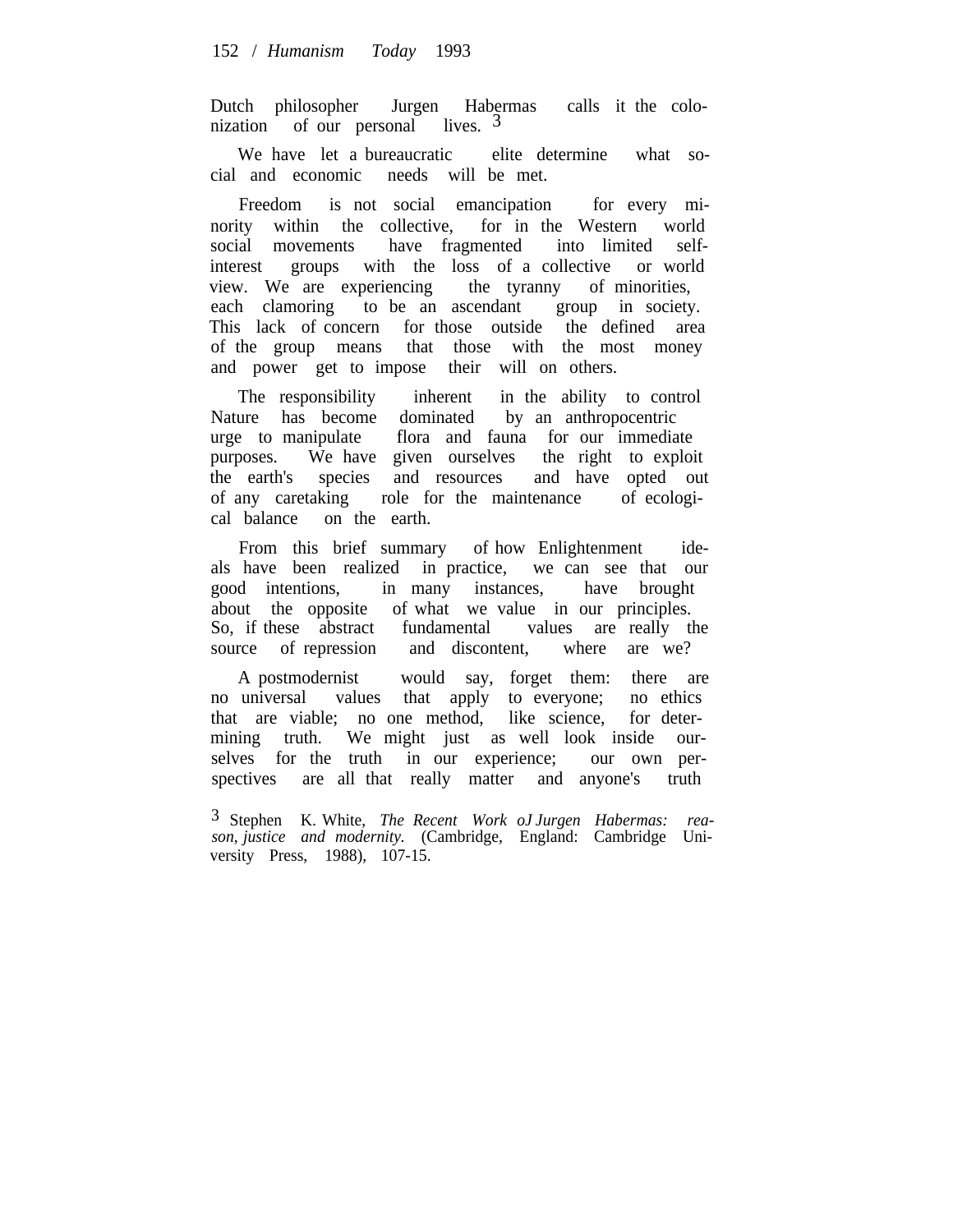is as good as the next person's. There's nothing really to hold us together, we are all just different voices.

I believe that this point of view is nihilistic, anarchic, and most despairing. It can only lead to nothing.

Must we abandon the concept of social progress along with all these other aspects of Enlightenment thinking because we have failed to implement our ideals and values in a completely satisfactory way? I don't think so. We need to redefine and reclaim Enlightenment values, and I think humanists are the only folks to do it. That is because our world view does not claim<br>to have an irreversible and consummate perspective to have an irreversible and consummate Belgian Professor of Moral Education, Jaak Vanlandschoot, says humanists offer a "dynamic plethora of world-pictures bome by small collectives as a means for the bestowal of meaning. "4 With this flexibility of drawing on a multiplicity of sources for answers, we are putting the emphasis on the interdisciplinary approach which is an aim as well as a tactic and strategy for regaining some of the unity our culture has lost. The Westem democratic process must be extended in meaning to include interaction with other frameworks of understanding both within and outside of our culture.

It is predicted that Western culture will be in the minority by the twenty-first or twenty-second century. We will be absorbed as a component in global humanity. Perhaps, as Fukuyama suggests, there will be many forms of democratic egalitarianism. What form will Western culture take?

The task of humanism is to examine the aberrations our Enlightenment ideals have generated in practice, reforming and reconstructing these concepts until they have a new relevance for the individual, the

4 Jaak Vanlandschoot, "The Sense of Life and World View," paper delivered at the Free University of Brussels, August 1, 1990.